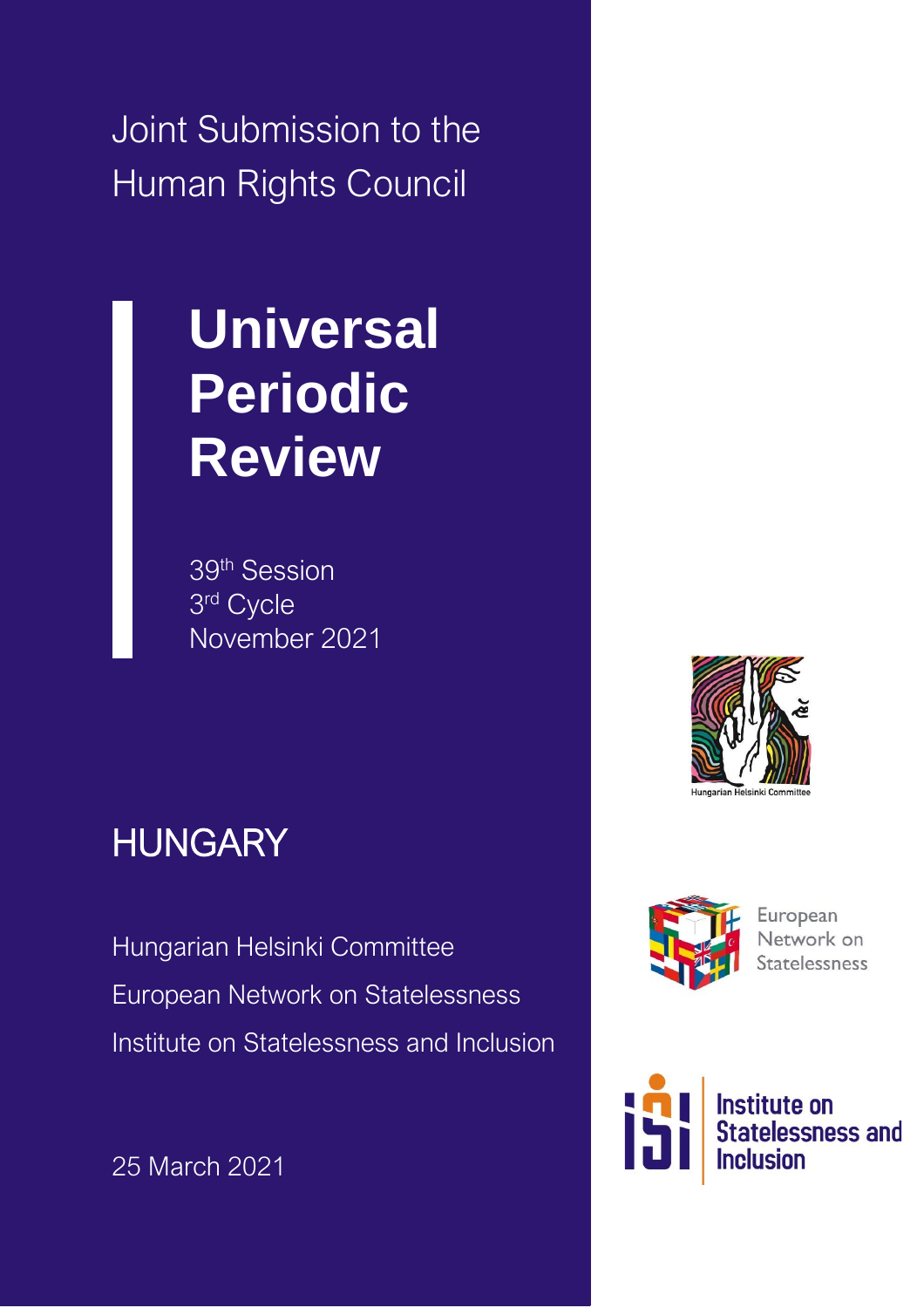## Joint Submission

## to the Human Rights Council

at the 39th Session

## of the Universal Periodic Review

## **HUNGARY**

### **Introduction**

- 1. The Hungarian Helsinki Committee, the European Network on Statelessness and the Institute on Statelessness and Inclusion (ISI) make this joint submission to the Universal Periodic Review (UPR), on the right to a nationality and human rights challenges pertaining to statelessness in Hungary.
- 2. Much remains to be done to ensure the complete and effective fulfilment of Hungary's international obligations to guarantee the right to a nationality and protect the rights of stateless persons on the territory. This submission focuses on the most significant gaps in Hungarian law and practice, which result in increased risks of new cases of statelessness in Hungary, undermine the human right to a nationality, and result in violations of stateless persons' rights in the country. In particular, this submission focuses on:
	- I. The right of every child to acquire a nationality and the prevention of statelessness at birth;
	- II. Identifying and determining statelessness to ensure stateless persons' access to economic and social rights; and
	- III. The right of stateless persons to acquire a nationality through facilitated naturalisation.
- 3. The Hungarian Helsinki Committee (HHC) is a leading human rights organisation in Central Europe, focusing primarily on the rule of law, justice and refugee rights. Since its foundation in 1989, the HHC has provided free legal assistance to tens of thousands of asylum-seekers, refugees, detainees and victims of human rights violations committed by law enforcement agencies. The HHC was one of the first organisations in the world to start addressing the then largely unknown human rights issue of statelessness in the migratory context in 2006. Since then, it has published several pioneering research studies on this issue and has trained over a thousand professionals on this issue on three continents. The HHC's outstanding work as a human rights champion has been awarded with nine prestigious human rights prizes since 2017.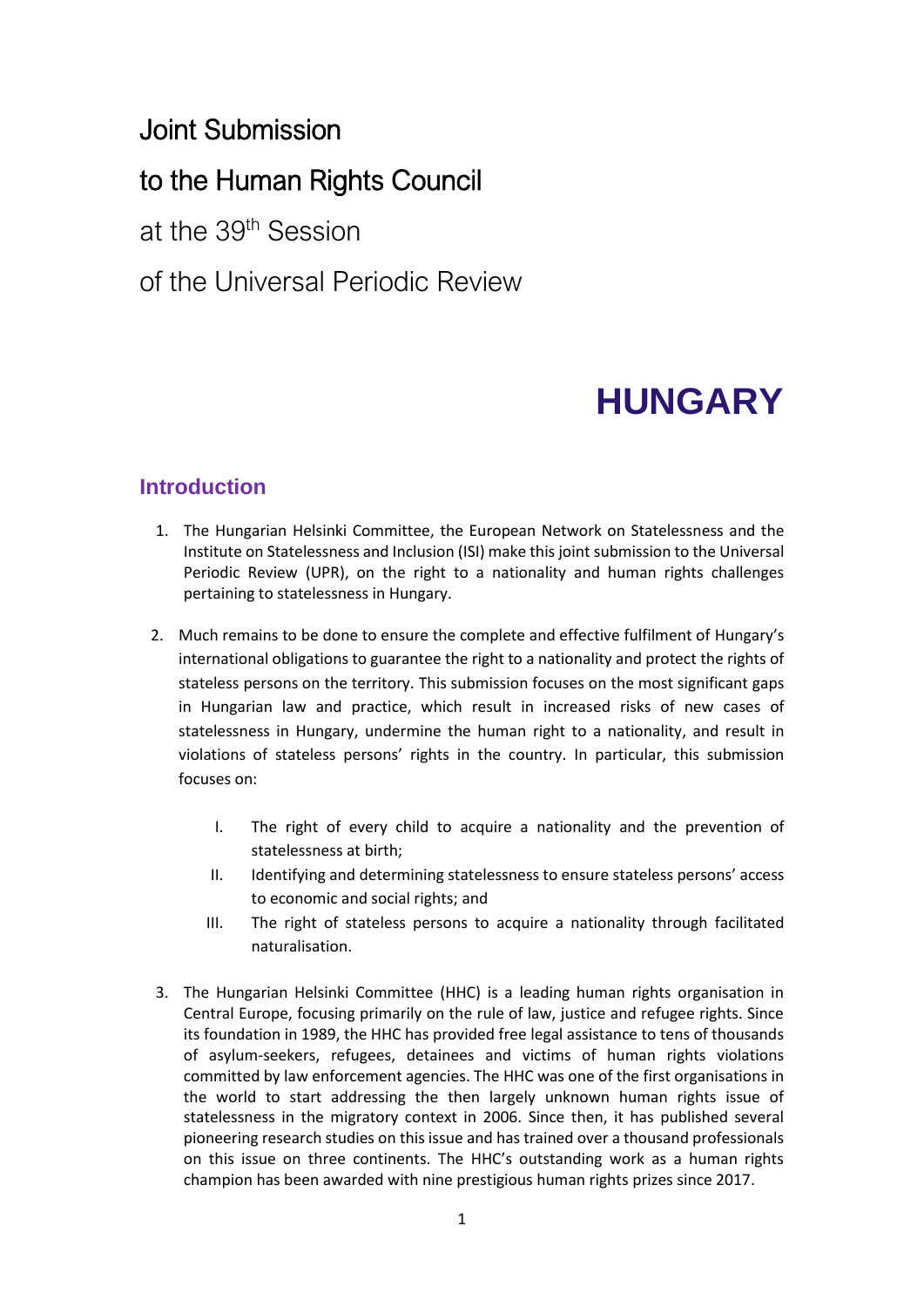- 4. The [European Network on Statelessness](http://www.statelessness.eu/)  $(ENS)^1$  is a civil society alliance of NGOs, lawyers, academics, and other independent experts committed to addressing statelessness in Europe, with over 160 members in 41 European countries. ENS organises its work around three pillars – law and policy development, awarenessraising, and capacity-building. ENS provides expert advice and support to a range of stakeholders, including governments.
- 5. The Institute on Statelessness and Inclusion is an independent non-profit organisation committed to an integrated, human rights based response to the injustice of statelessness and exclusion through a combination of research, education, partnerships and advocacy. Established in August 2014, it is the first and only global centre committed to promoting the human rights of stateless persons and ending statelessness. The Institute has made over 70 country specific UPR submissions on the human rights of stateless persons, and also compiled summaries of the key human rights challenges related to statelessness in all countries under review under the 23rd to the 37<sup>th</sup> UPR Sessions.<sup>2</sup>
- 6. In addressing the main human rights challenges related to nationality and statelessness, this submission draws on information and analysis from the Statelessness Index on Hungary, $3$  maintained and developed by ENS and its members. The Index is an online comparative tool that assesses European countries' law, policy, and practice on the protection of stateless people and the prevention and reduction of statelessness against international norms and good practice. Information on Hungary was also gathered through HHC's practice and is included in the submission after consideration by the submitting organisations. This submission draws on the extensive work and research carried out by co-submitting organisations, including in previous joint submissions to the Universal Periodic Review.<sup>4</sup>

### **Previous UPR of Hungary under the First and Second Cycle**

#### **First Cycle**

7. During the first cycle, Ecuador recommended that Hungary "recognise and guarantee the human rights of all foreigners, independent and regardless of their migratory status."<sup>5</sup> While the recommendation is not directly relevant to addressing the issue of statelessness, Hungary incorrectly used the establishment of a formal stateless status in national legislation in its response to the recommendation and stated that it already protects the human rights of all. Hungary replied that it is "one of those few Member States of the European Union that provides protection in the form of a separate, autonomous legal status for […] stateless persons […] with this setting an example for other countries."<sup>6</sup> However, as the below sections further elaborate, Hungary has yet to

<sup>2</sup> For more information, se[e https://www.institutesi.org/core-activities/human-rights-advocacy.](https://www.institutesi.org/core-activities/human-rights-advocacy)

<sup>&</sup>lt;sup>1</sup> For more information about the European Network on Statelessness, see: www.statelessness.eu.

<sup>3</sup> Se[e https://index.statelessness.eu/country/hungary](https://index.statelessness.eu/country/hungary)

<sup>4</sup> Hungarian Helsinki Committee, European Network on Statelessness and Institute on Statelessness and Inclusion, Joint Submission to the Human Rights Council at the 25<sup>th</sup> Session of the Universal Periodic Review: Hungary, 21 September 2015: [https://files.institutesi.org/HungaryUPR2015.pdf.](https://files.institutesi.org/HungaryUPR2015.pdf) 

<sup>5</sup> UN General Assembly, Report of the Working Group on the Universal Periodic Review: Hungary, 18th Session, A/HRC/18/17, 11 July 2011, para. 95.28.

<sup>6</sup> UN General Assembly, Report of the Working Group on the Universal Periodic Review: Hungary, Views on conclusions and/or recommendations, voluntary commitments and replies presented by the State under review, A/HRC/18/17/Add.1, 14 September 2011.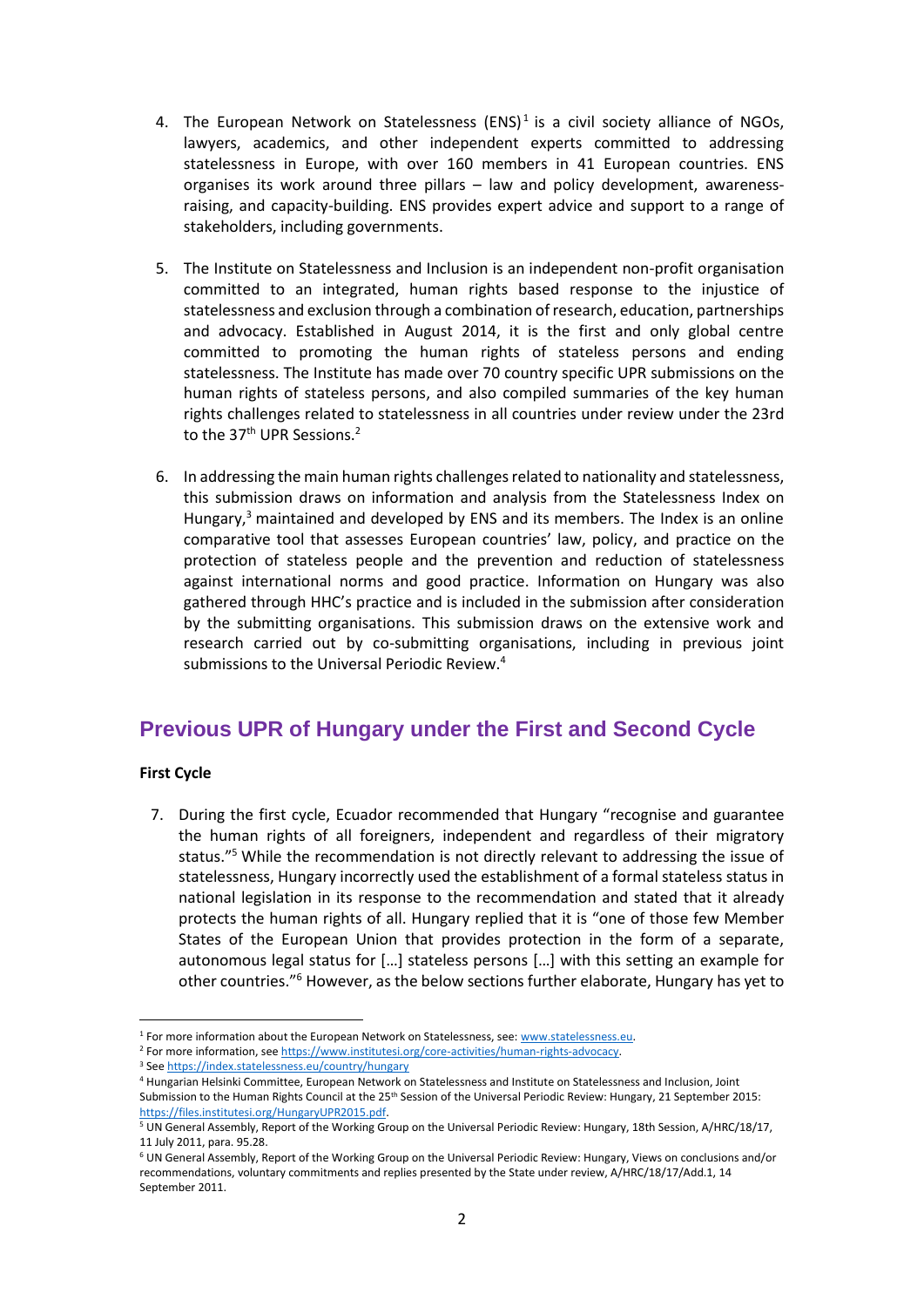fully comply with the human right to a nationality and guarantee the rights of stateless persons on its territory.

#### **Second Cycle**

8. During the second cycle, Hungary received a recommendation from Honduras to become party to, amongst others, "the Conventions on refugees and stateless persons", which it supported.<sup>7</sup>

## **Hungary's International obligations**

- 9. Hungary is a State party to both the 1954 Convention on the Status of Stateless Persons (**1954 Convention**) and the 1961 Convention on the Reduction of Statelessness (**1961 Convention**)*.* Hungary has international obligations to protect the right to a nationality and protect the rights of stateless persons on the basis of other UN and regional treaties to which it is a party. These include the International Covenant on Civil and Political Rights (see article 24.3), the International Covenant on Economic, Social and Cultural Rights (see articles. 2.2 and article 3), the Convention on the Rights of the Child (see articles 2, 3, 7 and 8), the Convention on the Elimination of All Forms of Discrimination against Women (see article 9), the International Convention on the Elimination of All Forms of Racial Discrimination (see article 5(d)(iii)), and the Convention on the Rights of Persons with Disabilities (see article  $18$ ).<sup>8</sup> Furthermore, the right to a nationality is included in Article 15 of the Universal Declaration on Human Rights. Hungary was one of the first States in the world to operate a specific mechanism for the identification and protection of stateless persons.
- 10. Hungary is also a party to the 1997 European Convention on Nationality (ECN) and the 2006 European Convention on the Avoidance of Statelessness in Relation to State Succession, although it retains reservations to Article 11 and Article 12 of the ECN, maintaining the right not to apply the rule that decisions be open to administrative or judicial review and the rule that decisions contain reasons in writing, impacting on procedural safeguards relating to the acquisition of nationality (with a direct impact on stateless persons' access to Hungarian nationality).
- 11. In 2020, the Committee on the Rights of the Child (CRC) urged Hungary, in light of Sustainable Development Goal 16.9, to:
	- I. Amend its citizenship laws to prevent statelessness of children of foreign parents unable to confer their nationality on children born abroad, and of children of recognised stateless persons who have no established residence in the country.
	- II. Ensure that those children are able to obtain Hungarian nationality according to a clear process and rules applied uniformly throughout the country.
	- III. Increase access to counselling and social support for pregnant women in crisis situations and introduce confidential birth registration to prevent the abandonment of children and ensure their safe delivery into the child

<sup>7</sup> UN General Assembly, Report of the Working Group on the Universal Period Review*:* Hungary, 33rd Session, A/HRC/33/9, 8 July 2016.

<sup>8</sup> See: https://treaties.un.org/Pages/ParticipationStatus.aspx?clang=\_en.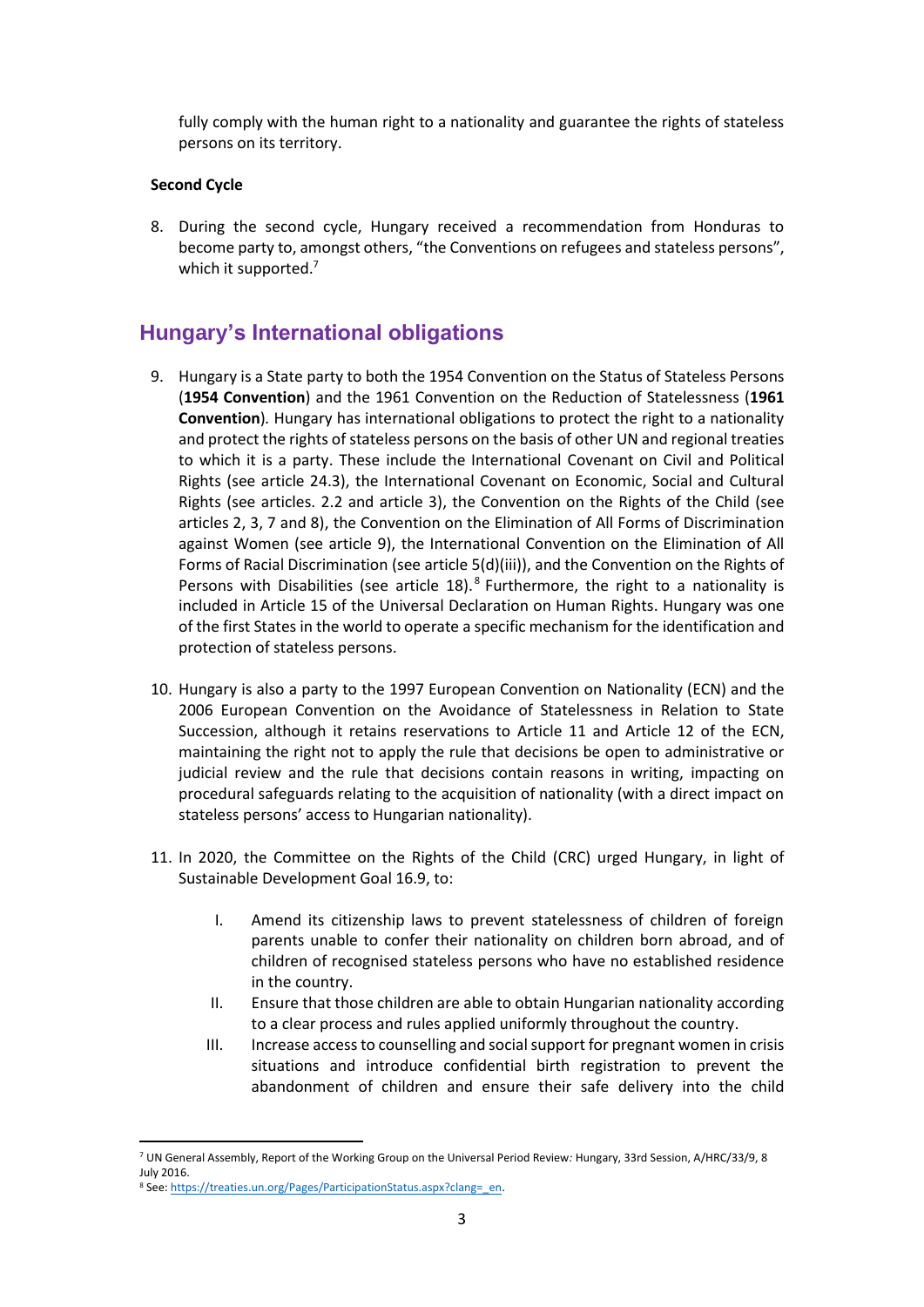protection system, while phasing out the so-called "baby box" (incubator) programme. 9

12. Hungary did not make any pledges at the UNHCR High-Level Segment on Statelessness in October 2019. 10

#### **Snapshot of Statelessness in Hungary**

- 13. No comprehensive mapping has been undertaken to understand the population affected by statelessness in Hungary. Very little reliable quantitative and qualitative data exists. However, there are indications that statelessness occurs predominantly in a migratory context and impacts primarily on people with a migrant or refugee background in Hungary. According to official information received from the National Directorate-General for Alien Policing (NDGAP), 76 stateless persons were residing in Hungary on 31 December 2019 as holders of a humanitarian residence permit, refugees, beneficiaries of subsidiary protection and holders of a permanent residence permit.<sup>11</sup> This figure does not include stateless people with other forms of non-permanent residence permits, such as those based on employment, study, or family reunion. Having a better understanding of statelessness in a country through better data contributes to improved law and policy to protect the rights of stateless persons on the territory, prevent and reduce statelessness, and guarantee the right to a nationality.
- 14. Hungary has acceded to most relevant human rights instruments and this has translated into some positive law, policy and practice at national level, although some significant gaps remain.<sup>12</sup> A statelessness determination procedure is established in law, and access, assessment, procedural protections and appeal rights under the procedure are generally positive.<sup>13</sup> However, the definition of a stateless person in national law is narrower than the 1954 Convention, applicants under the procedure lack adequate protection, and the law provides only limited rights to people recognised as stateless.
- 15. Although Hungary has established a statelessness determination procedure, it remains very difficult for stateless persons to acquire Hungarian nationality. Under Article 32 of the 1954 Convention, stateless persons should enjoy the right to facilitated naturalisation, however, one of the requirements stipulated in Hungarian law to be eligible for naturalisation is to possess a "domicile", i.e. a specific legal status which is not accessible to holders of stateless status (including holders of a humanitarian residence permit or residence permit based on work, study, or family reunion) - unless they obtain a permanent residence permit. Acquisition of a residence permit can take several years, leaving stateless persons who are lawfully staying in the country unable to enjoy their right to facilitated naturalisation.
- 16. Hungary only partially complies with its duty to guarantee children's right to a nationality as set out in Article 7 of the Convention on the Rights of the Child. Safeguards exist in nationality law to prevent statelessness in the case of foundlings and children born

<sup>9</sup> Committee on the Rights of the Child, Concluding observations on the sixth period report of Hungary*,* CRC/C/HUN/CO/6, 3 March 2020.

<sup>10</sup> Se[e https://www.unhcr.org/ibelong/results-of-the-high-level-segment-on-statelessness/](https://www.unhcr.org/ibelong/results-of-the-high-level-segment-on-statelessness/)

<sup>&</sup>lt;sup>11</sup> Responses by the National Directorate-General for Alien Policing of 16 January 2020, 17 January 2020 and 2 February 2020, to a freedom of information request submitted by the Hungarian Helsinki Committee.

<sup>12</sup> <https://index.statelessness.eu/country/hungary>

 $13$  Ihid.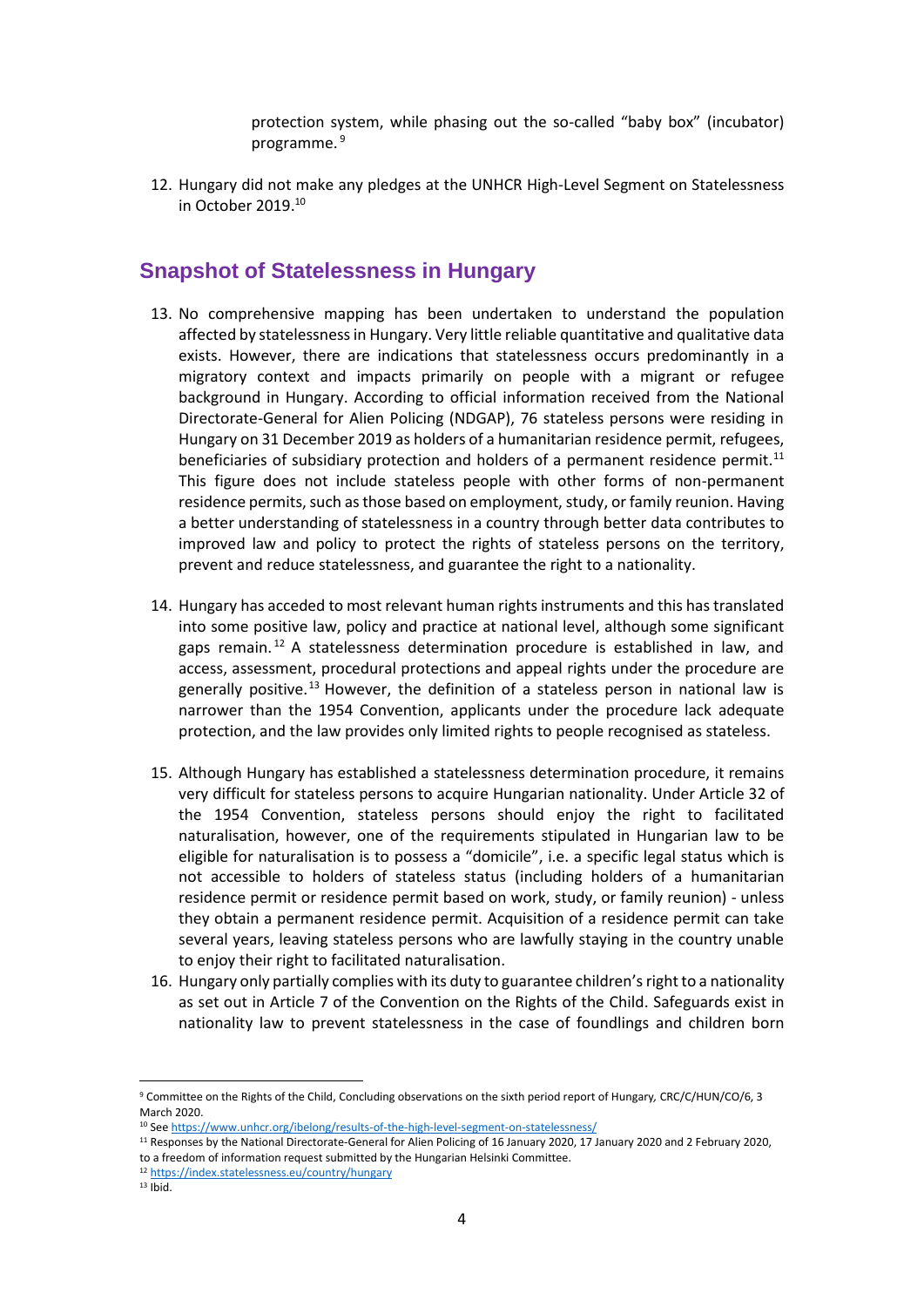abroad to Hungarian nationals. $<sup>14</sup>$  However, there are only partial safeguards to prevent</sup> children from being born stateless on the territory.<sup>15</sup> Adopted stateless children remain stateless until they acquire nationality through naturalisation, and although births will be registered regardless of parents' status, officials will register a child as having 'unknown nationality' unless there is clear evidence that the child is a Hungarian national or stateless, causing significant problems for children later in life.<sup>16</sup>

#### **ISSUE 1 – The right of every child to acquire a nationality and the prevention of statelessness at birth**

- 17. Considering it is State party to the international and regional instruments outlined above (see Hungary's International Obligations), Hungary has the following obligations to protect every child's right to acquire a nationality and prevent statelessness in children born on its territory:
	- I. The right of every child to acquire a nationality, with particular attention to those children who would otherwise be stateless;<sup>17</sup>
	- II. The automatic acquisition of nationality by foundlings found on its territory;<sup>18</sup>
	- III. The acquisition of nationality by children born on its territory who do not acquire another nationality, either at birth or subsequently if they remain stateless;
	- IV. enabling children who remain stateless to acquire nationality upon application (with the possibility to require a maximum of five years of habitual residence before submitting the application, but no other conditions); $^{19}$  and the period in which persons concerned can lodge this application shall not start later than at the age of 18 years and shall not end earlier than at the age of 21 years;<sup>20</sup> and
	- V. The prohibition of discrimination against any child or their parents or guardians and the obligation to ensure that the best interests of the child are a primary consideration for authorities in dealing with all the matters above.<sup>21</sup>
- 18. Under Article 1 of the 1961 Convention, Contracting States have two alternative options for granting nationality to children born on their territory who would otherwise be stateless, either through automatic acquisition at birth (Article 1(1)(a)) or acquisition of nationality upon application (Article  $1(1)(b)$ ). The State may impose certain conditions on the granting of nationality by application, which are exhaustively listed in Article 1(2). According to the 1961 Convention, a Contracting State may make the grant of its

<sup>14</sup> Statelessness Index, Hungary[: https://index.statelessness.eu/country/hungary.](https://index.statelessness.eu/country/hungary) See also Gábor Gyulai, The Black Box of Nationality – The naturalisation of refugees and stateless persons in Hungary, Hungarian Helsinki Committee, 2016: [https://www.refworld.org/docid/5792070a4.html.](https://www.refworld.org/docid/5792070a4.html)

 $15$  Ibid.  $16$  Ibid.

<sup>17</sup> 1989 Convention on the Rights of the Child, Article 7.

<sup>&</sup>lt;sup>18</sup> 1997 European Convention on Nationality, Article 6(1)(b); 1961 Convention on the Reduction of Statelessness, Article 2.

<sup>19</sup> 1997 European Convention on Nationality, Article 6(2); 1961 Convention on the Reduction of Statelessness, Article 1(2)(b).

<sup>&</sup>lt;sup>20</sup> 1961 Convention on the Reduction of Statelessness, Article 1(2)(a).

<sup>&</sup>lt;sup>21</sup> 1989 Convention on the Rights of the Child, Articles 2 and 3.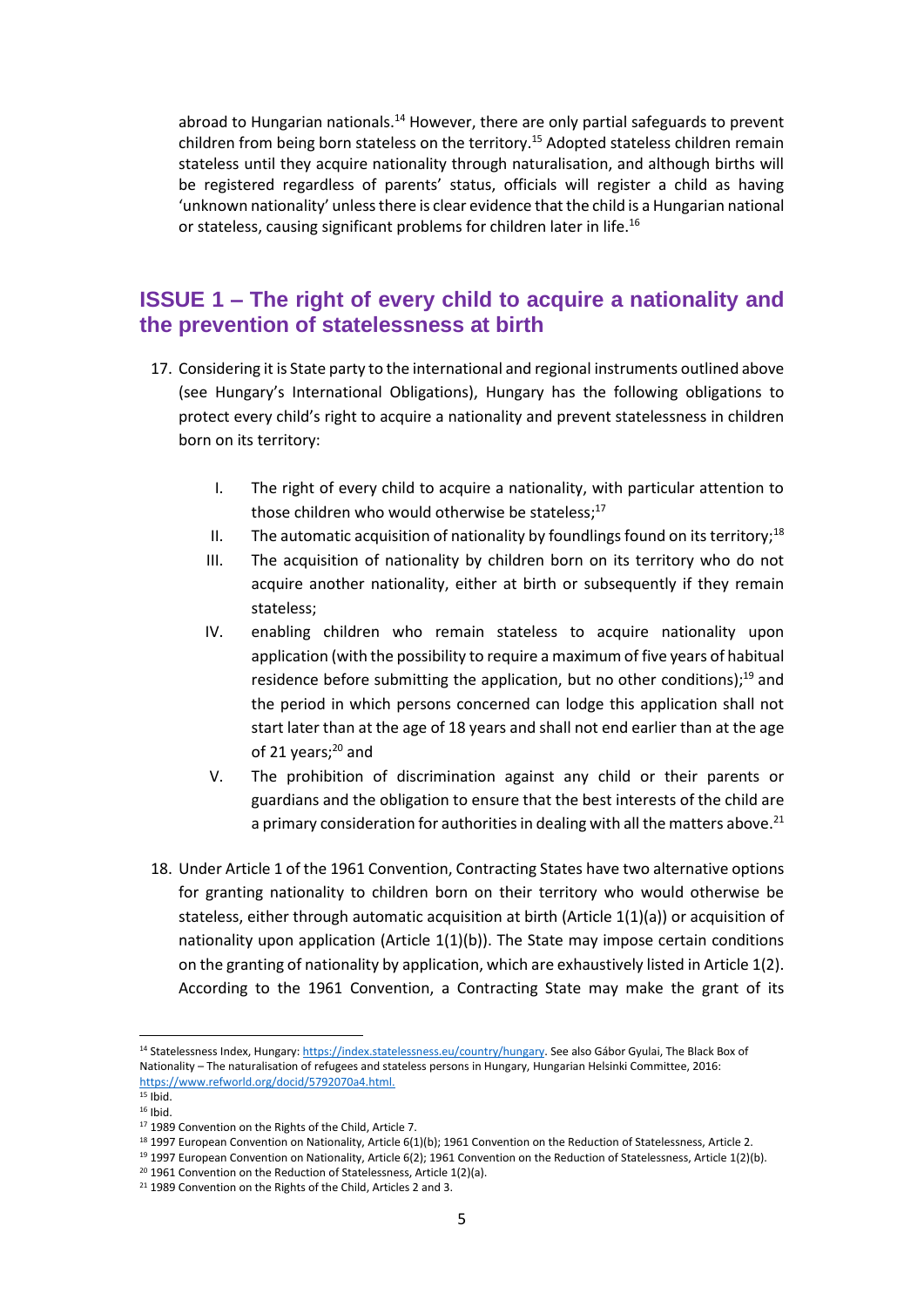nationality conditional upon the person being *habitually* resident in the territory, which is understood as stable, factual residence and does not imply a legal or formal residence requirement.<sup>22</sup> The 1961 Convention does not allow for the acquisition of nationality to be conditional upon lawful residence or a specific legal status.

- 19. Obligations deriving from the 1961 Convention require States to grant nationality to children who would otherwise be stateless and must be interpreted in light of the CRC.<sup>23</sup> Article 7(1) CRC enshrines the right of every child to acquire a nationality, a right that is 'essential for the protection of every child'.<sup>24</sup> Moreover, it follows from Articles 3 and 7 of the CRC that the child's statelessness should be determined and resolved immediately after birth or as soon as possible thereafter.<sup>25</sup> Discrimination is prohibited under Article 2 CRC, which requires State parties to respect and ensure the rights set forth in the CRC irrespective of the child's or their parent's status. The Committee on the Rights of the Child has made several recommendations for State parties to ensure that all stateless children born on their territory have access to nationality without any conditions and irrespective of their residence status, $26$  and recalled that the outcome of an application for nationality, legal residence or similar status by the parents of a child born on the territory should not prejudice the right of the child to acquire the nationality of the State party where the child would otherwise be stateless.<sup>27</sup>
- 20. While there are safeguards in Hungarian nationality law to prevent statelessness in the case of foundlings<sup>28</sup> and children born abroad to Hungarian nationals,<sup>29</sup> with regard to other children the law falls short of fully complying with Hungary's international obligations to prevent statelessness at birth.<sup>30</sup> There are only partial safeguards to prevent children from being born stateless on the territory<sup>31</sup> and stateless children adopted by Hungarian nationals remain stateless until they can acquire nationality through naturalisation.<sup>32</sup>

<sup>&</sup>lt;sup>22</sup> UNHCR, Guidelines on Statelessness No. 4: Ensuring Every Child's Right to Acquire a Nationality through Articles 1-4 of the 1961 Convention on the Reduction of Statelessness, HCR/GS/12/04, 2012[: https://www.refworld.org/docid/50d460c72.html.](https://www.refworld.org/docid/50d460c72.html) <sup>23</sup> UNHCR (2012), Guidelines on Statelessness No. 4: Ensuring Every Child's Right to Acquire a Nationality through Articles 1-4 of

the 1961 Convention on the Reduction of Statelessness, 2012[: https://www.refworld.org/docid/50d460c72.html.](https://www.refworld.org/docid/50d460c72.html) <sup>24</sup> UNHCR (2018), Ensuring the right of all children to acquire a nationality: Connecting the Dots between the Convention on the Rights of the Child and the Convention on the Reduction of Statelessness: <https://www.refworld.org/docid/52206aa54.html> <sup>25</sup> UNHCR (2012), Guidelines on Statelessness No. 4: Ensuring Every Child's Right to Acquire a Nationality through Articles 1-4 of the 1961 Convention on the Reduction of Statelessness, 2012, para. 11[: https://www.refworld.org/docid/50d460c72.html.](https://www.refworld.org/docid/50d460c72.html)

<sup>&</sup>lt;sup>26</sup> CRC/C/NLD/CO/4, Committee on the Rights of the Child, Concluding observations on the fourth periodic report of the Netherlands, 16 July 2015, paras. 32-33.

<sup>&</sup>lt;sup>27</sup> CRC/C/CZE/CO/3-4, Committee on the Rights of the Child, Concluding observations on the combined third and fourth periodic report on Czech Republic, 4 August 2011, paras 37-38.

<sup>&</sup>lt;sup>28</sup> Act LV of 1993 on Hungarian nationality, Section 3(3)(b) (HU)[: http://njt.hu/cgi\\_bin/njt\\_doc.cgi?docid=19290.348713;](http://njt.hu/cgi_bin/njt_doc.cgi?docid=19290.348713) Act I of 2010 on Civil Registration Procedures, Section 61(5) (HU)[: http://njt.hu/cgi\\_bin/njt\\_doc.cgi?docid=129886.346948](http://njt.hu/cgi_bin/njt_doc.cgi?docid=129886.346948)  $29$  The Fundamental Law of Hungary, 25 April 2011, Section G(1):

<http://www.kormany.hu/download/e/02/00000/The%20New%20Fundamental%20Law%20of%20Hungary.pdf> 30 Citizenship Act, Section 3(3)(b). Since 2011, children born to an unknown father and a known mother whose identity is not proved and abandons the child in the hospital after birth are also treated as foundlings and thus automatically acquire Hungarian nationality.

<sup>31</sup> Act LV of 1993 on Hungarian nationality, Sections 3(3), 5/A(1)(a) & (b):

[http://njt.hu/cgi\\_bin/njt\\_doc.cgi?docid=19290.348713](http://njt.hu/cgi_bin/njt_doc.cgi?docid=19290.348713)

<sup>32</sup> Act LV of 1993 on Hungarian nationality, Section 4(2)(c) (HU)[: http://njt.hu/cgi\\_bin/njt\\_doc.cgi?docid=19290.348713](http://njt.hu/cgi_bin/njt_doc.cgi?docid=19290.348713)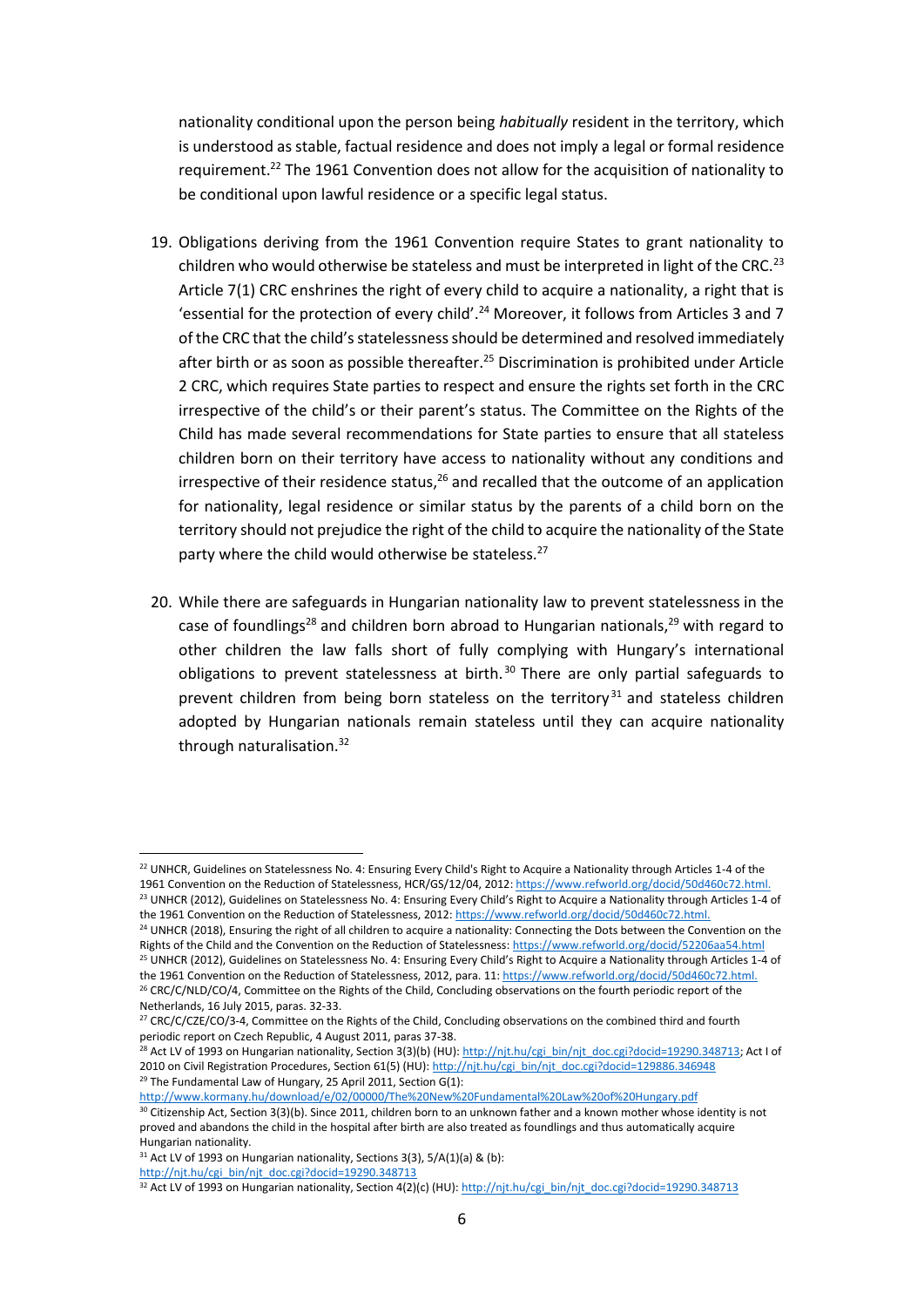- 21. There are two partial safeguards in the nationality law to prevent statelessness in the case of children born in Hungary who would otherwise be stateless.<sup>33</sup> There is an automatic safeguard at birth for children born in Hungary where both parents are stateless and have a 'domicile' in Hungary (domicile – *lakóhely* in Hungarian – being a specific legal status, rather than a matter of fact), $34$  or whose parents are unknown (foundlings).<sup>35</sup> However, this does not prevent statelessness in the case of children whose parents cannot confer a nationality to their child, or who are stateless but do not have 'domiciled' residence status in Hungary, which is only accessible after at least three years of residence with humanitarian protection status as a recognised stateless person in Hungary.<sup>36</sup> Most non-permanent residence statuses (residence permits based on gainful employment, studies, family reunification or humanitarian grounds – including statelessness) do *not* confer the right to establish a 'domicile' to its holder in Hungary, only a 'place of stay', which is a distinct category under Hungarian law.
- 22. There is also a non-automatic provision for children born in Hungary who do not acquire the nationality of either of their parents at birth. $37$  For these children, there is an option to acquire Hungarian nationality by declaration prior to their 19<sup>th</sup> birthday, provided that their parents are 'domiciled' and the child has resided in Hungary for at least five years.<sup>38</sup>
- 23. More specifically, in order to acquire Hungarian nationality by declaration, three conditions must be met. First, the parents must have a 'domicile' when the child is born,<sup>39</sup> which is contrary to international law that does not allow the imposition of conditions relating to the residence status of the parents.<sup>40</sup> Second, the child must have five years of residence with a 'domicile', <sup>41</sup> whereas international law only allows acquisition of nationality to be conditional on having five years of *habitual* residence.<sup>42</sup> As seen above, "habitual residence" is a matter of fact, rather than a specific legal status. Third, a child only has until their 19<sup>th</sup> birthday to exercise this right, <sup>43</sup> while international law stipulates that it should be open at least until their 21<sup>st</sup> birthday.<sup>44</sup>

 $33$  Act LV of 1993 on Hungarian nationality, Sections 3(3), 5/A(1)(a) & (b):

[http://njt.hu/cgi\\_bin/njt\\_doc.cgi?docid=19290.348713](http://njt.hu/cgi_bin/njt_doc.cgi?docid=19290.348713)

<sup>&</sup>lt;sup>34</sup> The legal concept and eligibility for domicile will be discussed in more detail below. In brief, it is far more than a simple determination of where a person lives. Different rules are in force to distinguish three types of residence: domicile, place of stay, and place of accommodation, with gradually decreasing attachment to the place in question. Not all lawfully staying foreigners are permitted to register a domicile.

<sup>&</sup>lt;sup>35</sup> Act LV of 1993 on Hungarian nationality, Section 3(3)(b) (HU)[: http://njt.hu/cgi\\_bin/njt\\_doc.cgi?docid=19290.348713;](http://njt.hu/cgi_bin/njt_doc.cgi?docid=19290.348713) Act I of 2010 on Civil Registration Procedures, Section 61(5) (HU)[: http://njt.hu/cgi\\_bin/njt\\_doc.cgi?docid=129886.346948](http://njt.hu/cgi_bin/njt_doc.cgi?docid=129886.346948)

<sup>&</sup>lt;sup>36</sup> See also paragraphs 25, 32 and 36.

 $37$  Act LV of 1993 on Hungarian nationality, Sections 3(3), 5/A(1)(a) & (b): [http://njt.hu/cgi\\_bin/njt\\_doc.cgi?docid=19290.348713](http://njt.hu/cgi_bin/njt_doc.cgi?docid=19290.348713)

<sup>38</sup> Ibid.

<sup>&</sup>lt;sup>39</sup> Citizenship Act, Section 5/A(1)(b).

<sup>40</sup> See European Convention on Nationality (1997), Article 6 (2) (b). See also Convention on the Reduction of Statelessness (1961), Article 1 (2). The Committee on the Rights of the Child has also stated that the lack of a legal status of the parents – including their residence status - is not a relevant reason to withhold nationality to children born on the territory of a country, who would otherwise be stateless.

<sup>41</sup> Citizenship Act, Section 5/A (1) (b).

 $42$  See European Convention on Nationality (1997), Article 6 (2) (b). See also Convention on the Reduction of Statelessness (1961), Article 1 (2).

<sup>43</sup> Citizenship Act, Section 5/A (1) (a).

<sup>&</sup>lt;sup>44</sup> Convention on the Reduction of Statelessness (1961), Article 1 (2) (a).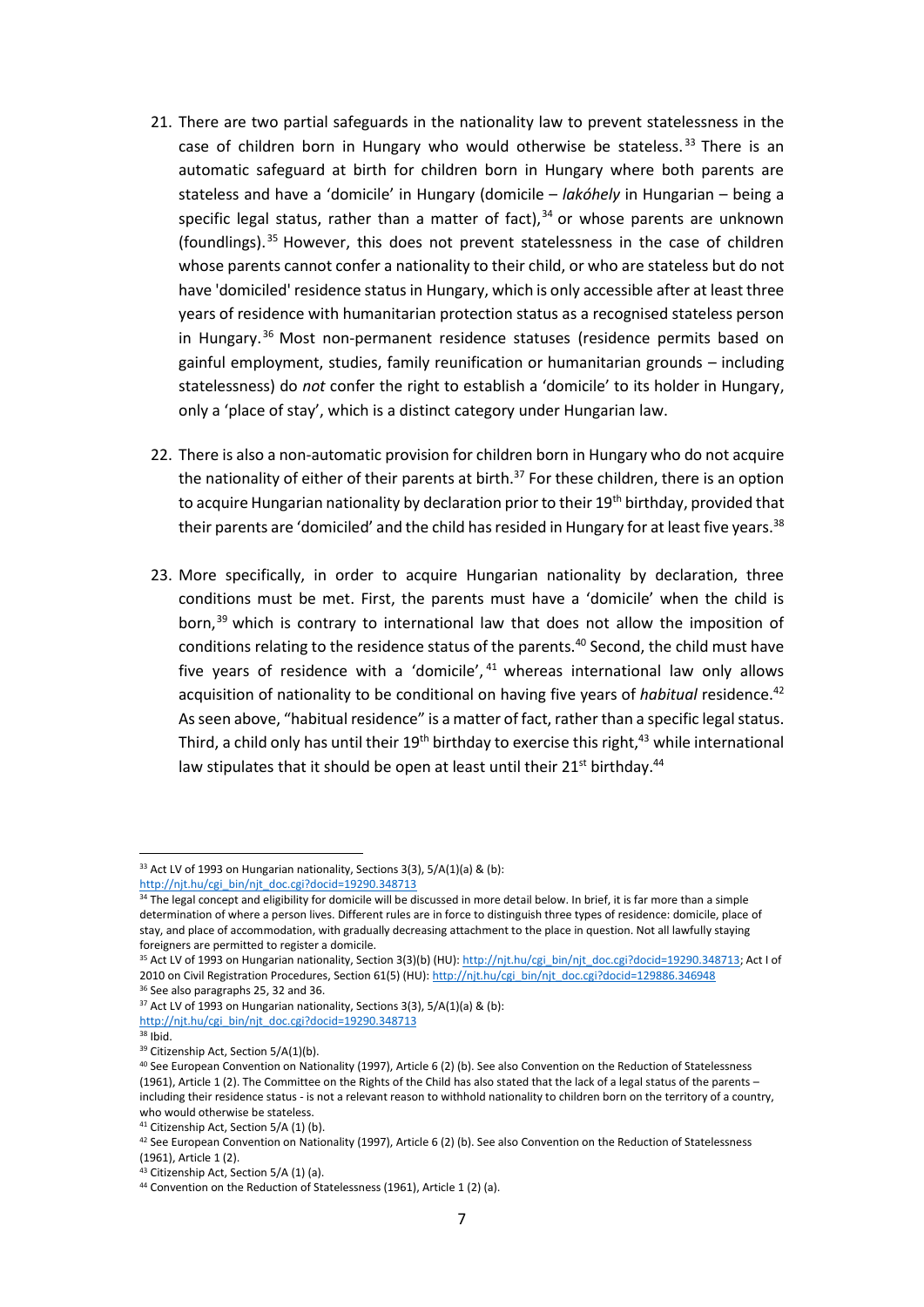- 24. Four groups of children are at particular risk of statelessness, which will be further analysed below:
	- children born in Hungary to stateless persons with no 'domicile';
	- children born to parents who are unable to confer their nationality to their children;
	- children born to beneficiaries of international protection; and
	- children adopted by Hungarian nationals.

#### Children born in Hungary to stateless persons without 'domicile'

- 25. For a child born in Hungary to obtain Hungarian nationality automatically at birth, both parents are required to be stateless and have 'domicile'.<sup>45</sup> However, the concept of 'domicile' is extremely restrictive, which hinders access to nationality. Only some groups of people are eligible for 'domicile'.<sup>46</sup> Refugees, beneficiaries of subsidiary protection,<sup>47</sup> EU citizens and third-country nationals holding a permanent residence permit are eligible. <sup>48</sup> Recognised stateless persons, beneficiaries of tolerated (*befogadott*) status, 49 and third-country nationals without a permanent long-term residence status cannot establish a domicile in Hungary.<sup>50</sup>
- 26. As a result, children born to stateless parents who do not have a 'domicile' in Hungary will be born stateless, even if the parents are lawfully and habitually residing in Hungary at the time of the birth. The same happens to children whose stateless parents have a residence permit based on employment or studies, or who hold a tolerated status. The right to a nationality of a child born to stateless parents who have been living in Hungary for several years with a stateless status (and therefore *without* a 'domicile') is no different from that of another child whose parents have been living in the country for exactly the same period of time, but with a permanent residence permit or refugee status (and therefore *with* a 'domicile'). Consequently, the restrictive and discriminatory use of the 'domicile' concept as a condition for the avoidance of statelessness at birth does not only undermine the overall purpose of avoiding statelessness, but also leads to further discrimination.
- 27. The ability to obtain Hungarian nationality through declaration was created to fulfil Hungary's international obligations and prevent statelessness at birth.<sup>51</sup> However, this provision is conditional on the parents having 'domicile' when the child was born, thus permanently excluding children born to stateless parents without a 'domicile' from obtaining Hungarian nationality.

<sup>45</sup> Citizenship Act, Section 3 (3) (a). Law Decree 17 of 1982 on Civil Registration, Marriage and Names, Section 9 (7), as inserted by Section 1 (4) of Act XLIX of 2011 and amended by Section 78 (3) of Act XCII of 2011. Note that Section 61 (5) of Act I of 2010 on Civil Registration Procedures contains an identical provision.

<sup>46</sup> Citizenship Act, Section 23 (1). Act LXVI of 1992 on the Registration of Citizens' Personal Data and Residence, Section 4 (1).

<sup>&</sup>lt;sup>47</sup> Cf. Act LXXX of 2007 on Asylum, Section 17(1).

<sup>48</sup> Cf. Id., Section 32 (1).

<sup>&</sup>lt;sup>49</sup> See Act II of 2007 on the Entry and Stay of Third-Country Nationals, Sections 29 (1) (a)-(b). 52/A (1).

<sup>50</sup> See Id., Sections 13-29.

 $51$  Act LV of 1993 on Hungarian nationality, Sections 3(3), 5/A(1)(a) & (b):

[http://njt.hu/cgi\\_bin/njt\\_doc.cgi?docid=19290.348713.](http://njt.hu/cgi_bin/njt_doc.cgi?docid=19290.348713)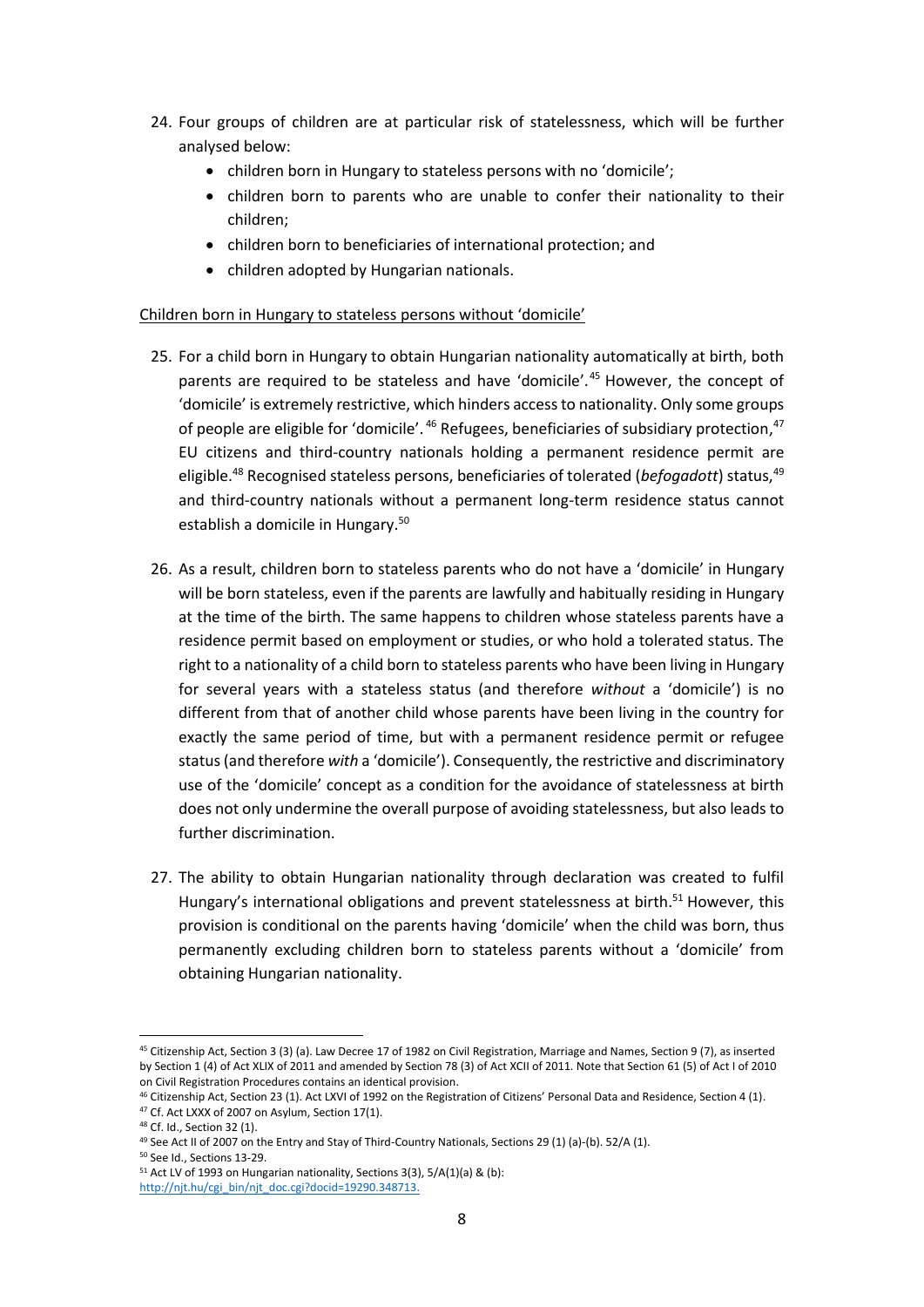#### Children whose parents cannot confer nationality

- 28. Hungarian law does not prevent statelessness in situations where the parents have a nationality but are unable to pass their nationality on to their children. Parents may not be able to confer their nationality to their children for several reasons, including gender discriminatory nationality laws, which do not allow the mother to pass on her nationality under the same conditions as the father.<sup>52</sup> In these instances, where the father is stateless, unknown or unwilling to cooperate, the child will be born stateless without any safeguard applying to them. Another reason is the application of the *jus soli*  principle, where certain countries require children born abroad to reside in the country for a certain amount of time before their nationality is recognised.
- 29. In some cases, obtaining nationality through the process of declaration *(nyilatkozat)* can provide a solution. However, the restrictive application of the concept of 'domicile' means that parents will only be able to establish a domicile in Hungary if they have already obtained a permanent residence status, or if they are refugees or beneficiaries of subsidiary protection.<sup>53</sup> These restrictive conditions mean that children in need of this safeguard are excluded and remain stateless.

#### Children born to beneficiaries of international protection

30. Children born to beneficiaries of international protection in Hungary also risk being stateless at birth.<sup>54</sup> Hungarian civil registry authorities are obliged to examine a newborn child's nationality,<sup>55</sup> and if the child's nationality or statelessness is not proven, they will be registered as having 'unknown nationality'.<sup>56</sup> The rule assumes that parents will be able to obtain evidence about the child's foreign nationality in due course, meaning unknown nationality will only be a temporary entry in the civil registry and the risk of statelessness eliminated. However, this disregards cases where it is not possible for parents to take the necessary steps to establish and register the nationality of their children after birth.<sup>57</sup> Parents who are beneficiaries of international protection may have a well-founded reason for not contacting the authorities of their country of origin to establish and register the nationality of their children after birth. For example, such contact may expose them to a risk of persecution or serious harm and even lead to the cancellation of their protection status. Hungarian laws to prevent statelessness at birth do not sufficiently take into consideration the situation of children born to beneficiaries of international protection.

Procedures (in force as of 1 July 2014), Section 16 (1).

 $52$  Nationality laws in 25 countries worldwide prevent women from passing their nationality to their children on an equal basis with men, including, Syria, Lebanon, Iran, Iraq and Somalia. For a list of countries with gender discriminatory nationality laws se[e https://equalnationalityrights.org/countries/global-overview.](https://equalnationalityrights.org/countries/global-overview)

<sup>&</sup>lt;sup>53</sup> See also paragraphs 25, 32 and 36.

<sup>54</sup> Gábor Gyulai, Nationality Unknown? An Overview of the Safeguards and Gaps Related to the Prevention of Statelessness at Birth in Hungary, Hungarian Helsinki Committee, January 2014, p. 14[: https://www.refworld.org/docid/5310640b4.html.](https://www.refworld.org/docid/5310640b4.html) <sup>55</sup> Law-Decree 17 of 1982 on Civil Registration, Marriage and Names, Section 13 (1); Act I of 2010 on Civil Registration

<sup>56</sup> Law-Decree 17 of 1982 on Civil Registration, Marriage and Names, Section 13 (4); Act I of 2010 on Civil Registration Procedures (in force as of 1 July 2014), Section 16 (4).

<sup>57</sup> Gábor Gyulai, Nationality Unknown? An Overview of the Safeguards and Gaps Related to the Prevention of Statelessness at Birth in Hungary, Hungarian Helsinki Committee, January 2014, p.14[: https://www.refworld.org/docid/5310640b4.html.](https://www.refworld.org/docid/5310640b4.html)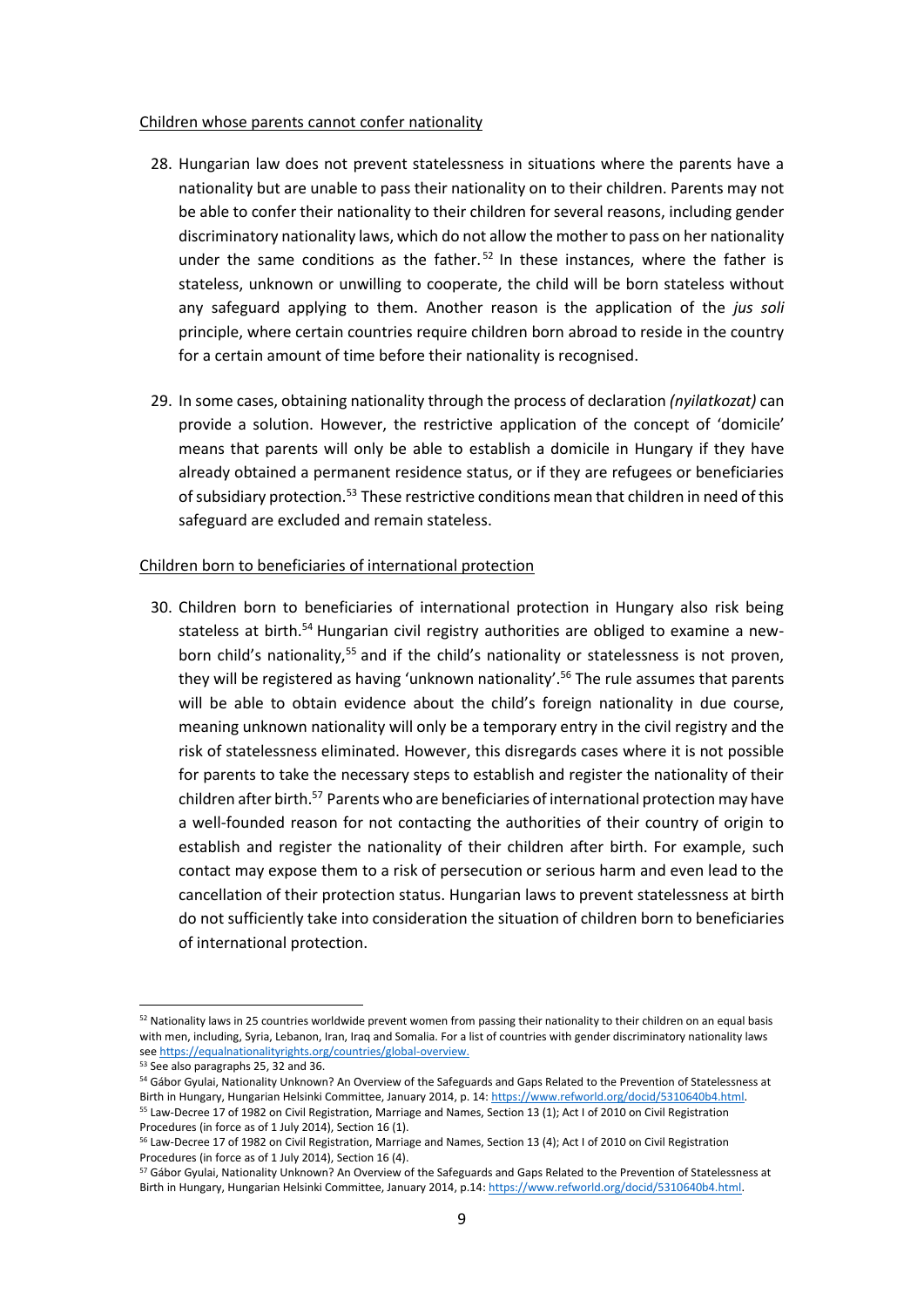- 31. This situation can apply both where the conferral of nationality to children born abroad is not automatic and in cases where it is automatic. In cases where conferral is not automatic but requires contact with the authorities of the country of origin, the child will not be able to acquire their parents' nationality and will consequently be stateless.<sup>58</sup> Where conferral is automatic, children will in principle acquire their parents' nationality at birth, but this will not translate to documentation of nationality due to the impossibility of contacting the authorities. <sup>59</sup> The authorities may not recognise the nationality of children born abroad to refugees under the operation of the law.<sup>60</sup> Children in this scenario are at significant risk of statelessness.
- 32. As with the previous scenarios, acquiring nationality through declaration *(nyilatkozat)* cannot be considered a solution in line with Hungary's international obligations due to the strict conditions of the declaration process.<sup>61</sup> If the parents have tolerated stay *(befogadott)<sup>62</sup>* or are still in the asylum procedure, they are not allowed to establish a 'domicile', meaning the child cannot use the safeguard. Neither is it guaranteed that the child will have a continuing 'domicile' in Hungary for the following five years, as their refugee or subsidiary protection status (which allows for establishing a domicile) may end and the family may be granted tolerated stay, which does not allow for the establishment of a domicile.<sup>63</sup>

#### Children adopted by Hungarian nationals

33. Children adopted by Hungarian nationals remain stateless until they can acquire nationality through naturalisation.<sup>64</sup> They can apply for Hungarian nationality after three years of residence in the country. A foreign child can apply for Hungarian nationality up to the age of 14 with the consent of the adoptive parents in the case of full adoption and will be exempted from the general requirements for naturalisation.<sup>65</sup> The child can apply on their own behalf if aged between 14 and 18 years.<sup>66</sup> There is a risk of statelessness in the procedure if the child or parents do not apply or consent to apply for naturalisation, or if there is a delay on the part of the authorities, and the child loses their former nationality or is stateless on adoption.

#### Issues of concern related to birth registration and determination of nationality at birth

34. The general framework of birth registration in Hungary is set by Act I of 2010 on Civil Registration Procedures,<sup>67</sup> which entered into force on 1 July 2014. The Hungarian birth

<sup>58</sup> Ibid, p. 15.

<sup>59</sup> Ibid.

 $60$  Ibid.

 $61$  Act LV of 1993 on Hungarian nationality, Sections 3(3), 5/A(1)(a) & (b):

[http://njt.hu/cgi\\_bin/njt\\_doc.cgi?docid=19290.348713.](http://njt.hu/cgi_bin/njt_doc.cgi?docid=19290.348713)

 $62$  A protection status determined by domestic law, based on a risk of torture, inhuman or degrading treatment upon an eventual return to the country of origin.

<sup>63</sup> See paragraph 25.

<sup>&</sup>lt;sup>64</sup>Act LV of 1993 on Hungarian nationality, Section 4(2)(c) (HU): [http://njt.hu/cgi\\_bin/njt\\_doc.cgi?docid=19290.348713](http://njt.hu/cgi_bin/njt_doc.cgi?docid=19290.348713)

<sup>65</sup> Ibid. <sup>66</sup> Ibid.

<sup>&</sup>lt;sup>67</sup> Act I of 2010 on Civil Registration Procedures, Section 1(3)(a) (HU)[: http://njt.hu/cgi\\_bin/njt\\_doc.cgi?docid=129886.346948](http://njt.hu/cgi_bin/njt_doc.cgi?docid=129886.346948)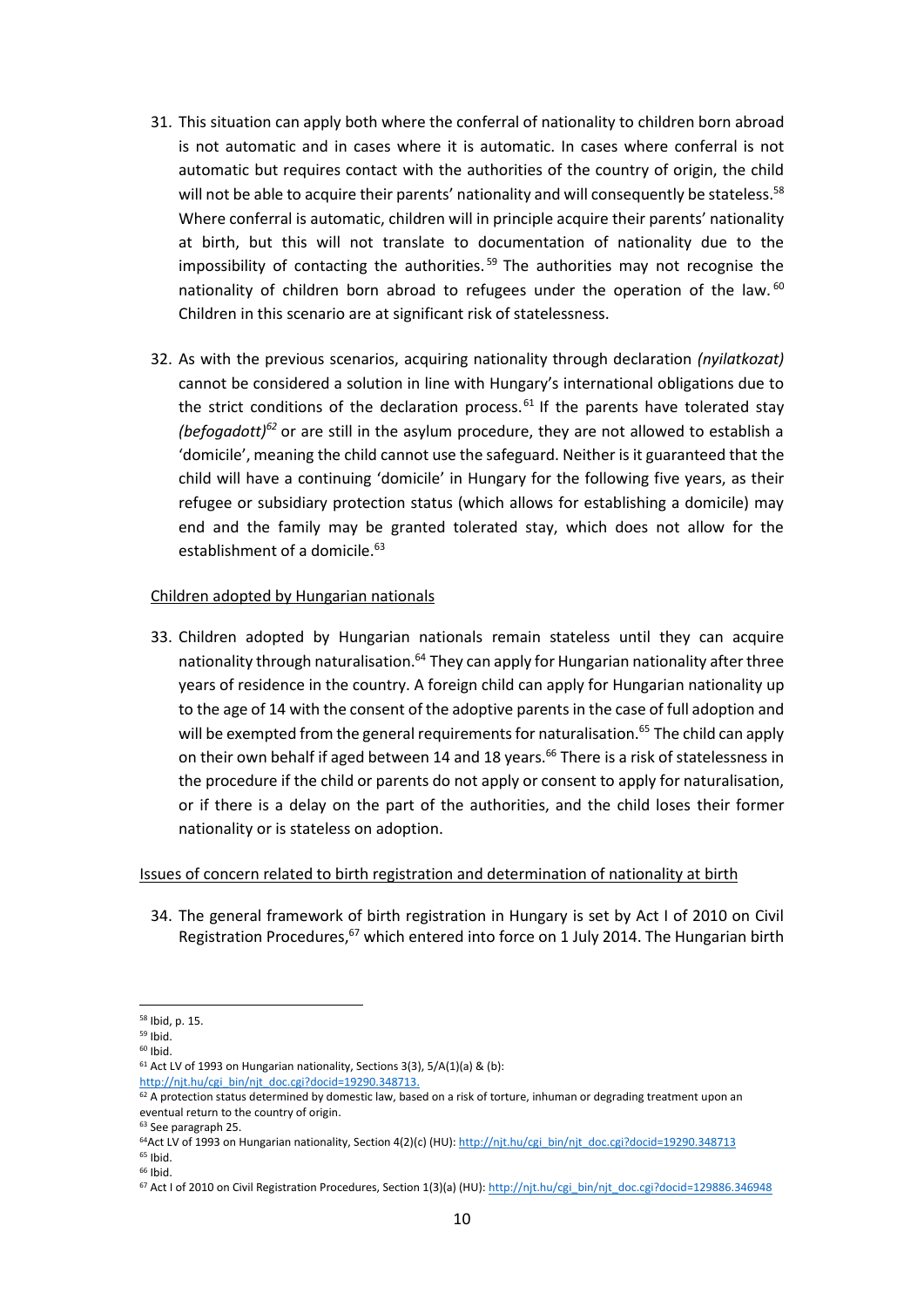registration system asserts that all children born in Hungary shall be registered at birth.<sup>68</sup> Births are entered in the registry regardless of the status of parents.

- 35. The births of all children born in Hungary must be notified within one day of birth to the civil registrar by the head of the hospital $69$  or the respective lead medical professional assisting during the birth if born outside a hospital.<sup>70</sup> The civil registrar will examine the child's nationality upon registration.<sup>71</sup> If the child's nationality or statelessness is not proven, they will be registered as 'unknown nationality' in the birth registry, $72$  which causes significant problems for the child later in life as there is no later procedure for them to establish their nationality and to rectify the record of 'unknown nationality'.<sup>73</sup> Due to these rules, children born to non-Hungarian parents are regularly registered at birth as being of 'unknown nationality'.  $74$  Furthermore, the UN Human Rights Committee has recently found that failure to identify statelessness and assess a child's nationality status, by registering the child as having 'unknown nationality' for a prolonged period of time, led to a violation of the right to nationality.<sup>75</sup>
- 36. State authorities may not perceive most children concerned as not having obtained any nationality at birth, because it may appear from the legislation of the country of origin that they inherit their parents' – or at least their father's – nationality.<sup>76</sup> As a result, these children cannot benefit from the declaration safeguard of the Citizenship Act, even if it later occurs that the state of presumed nationality does not consider them as nationals under the operation of its law.<sup>77</sup> There are no specific rights or forms of protection attached to the condition of 'unknown nationality', $78$  impacting on the enjoyment of other rights enshrined in the CRC.

#### **ISSUE 2 – Identifying and determining statelessness in order to ensure stateless persons' access to economic and social rights**

37. Identifying stateless people in the country is the first step to providing them adequate protection and rights in line with international law. The object and purpose of a statelessness determination procedure (SDP) is to identify and determine statelessness and prevent human rights violations against stateless people, whilst reducing statelessness through facilitated naturalisation within a reasonable timeframe and providing a clear pathway to acquiring a nationality. Although Hungary has an SDP in

<sup>68</sup> Law-Decree 17 of 1982 on Civil Registration, Marriage and Names, Section 1 (2) (a); Act I of 2010 on Civil Registration Procedures (in force as of 1 July 2014), Section 1 (3) (a)

<sup>69</sup> Law-Decree 17 of 1982 on Civil Registration, Marriage and Names, Section 9 (2); Act I of 2010 on Civil Registration Procedures (in force as of 1 July 2014), Section 61 (3)

 $70$  Government Decree 35/2011 of 21 March on the rules, conditions of and exclusion grounds from birth outside a medical institution, Section 12 (6)

 $71$ Law-Decree 17 of 1982 on Civil Registration, Marriage and Names, Section 13 (1); Act I of 2010 on Civil Registration Procedures (in force as of 1 July 2014), Section 16 (1)

 $72$  Law-Decree 17 of 1982 on Civil Registration, Marriage and Names, Section 13 (4); Act I of 2010 on Civil Registration Procedures (in force as of 1 July 2014), Section 16 (4)

<sup>73</sup> https://index.statelessness.eu/country/hungary

<sup>74</sup> Gábor Gyulai, Nationality Unknown? An Overview of the Safeguards and Gaps Related to the Prevention of Statelessness at Birth in Hungary, Hungarian Helsinki Committee, January 2014, p. 8[: https://www.refworld.org/docid/5310640b4.html.](https://www.refworld.org/docid/5310640b4.html)

<sup>75</sup> *Zhao v. the Netherlands* (2020) CCPR/C/130/D/2918/2016 (UN Human Rights Committee, 28 December 2020). <sup>76</sup> Gábor Gyulai, Nationality Unknown? An Overview of the Safeguards and Gaps Related to the Prevention of Statelessness at Birth in Hungary, Hungarian Helsinki Committee, January 2014, p. 17[: https://www.refworld.org/docid/5310640b4.html.](https://www.refworld.org/docid/5310640b4.html) <sup>77</sup> Ibid.

<sup>78</sup> Ibid, p. 18.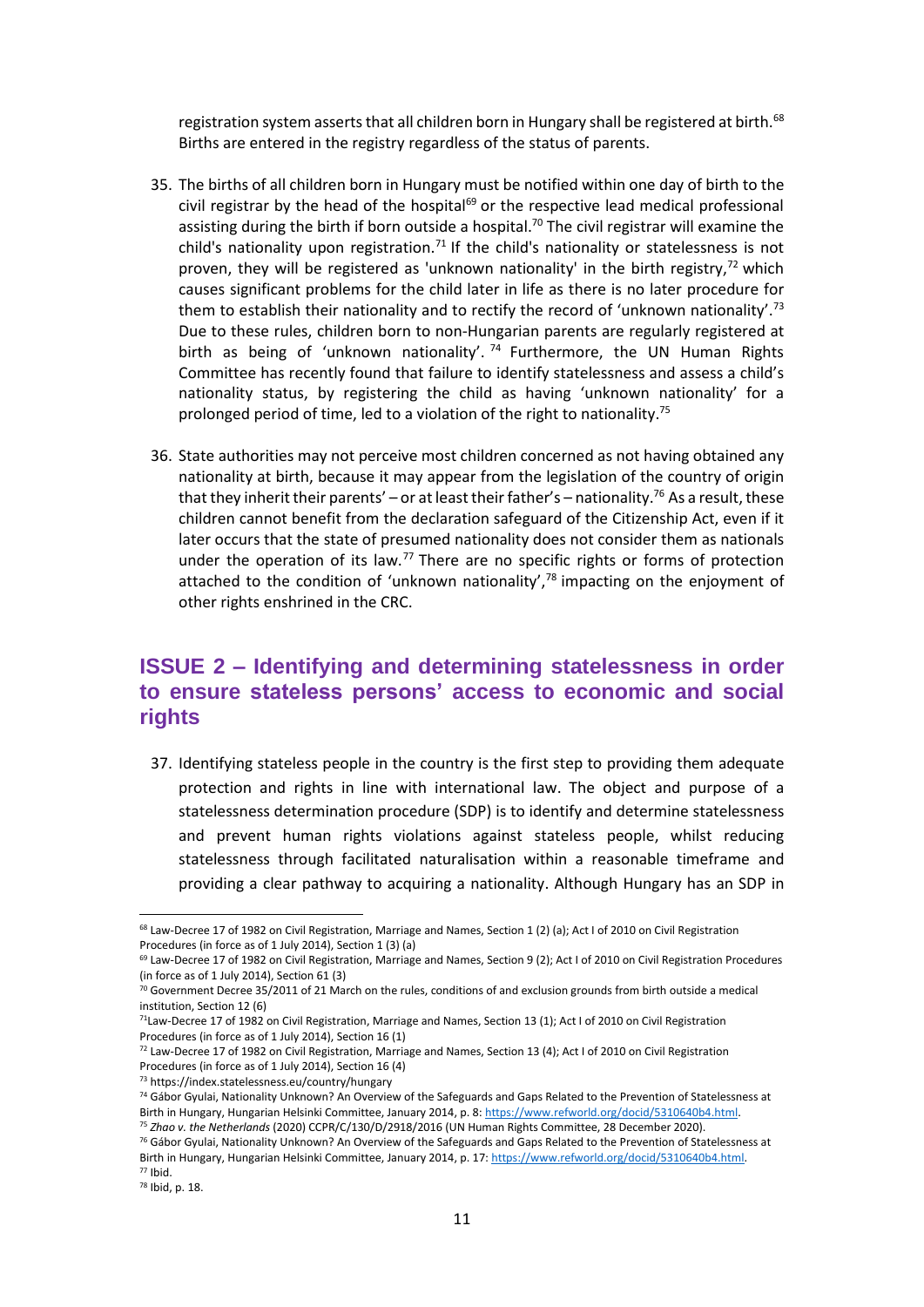place there are certain shortcomings regarding access to rights for stateless persons and it remains very difficult for stateless persons to acquire Hungarian nationality due to the requirements for naturalisation addressed in the following section.

- 38. Under its international obligations Hungary shall accord to stateless persons the right to employment, housing, healthcare, and public education as favourable as possible and, in any event, not less favourable than that accorded to foreigners generally in the same circumstances.<sup>79</sup> These obligations under the 1954 Convention are further strengthened by Hungary's obligations under the International Covenant on Economic, Social and Cultural Rights.
- 39. Recognised stateless persons have only limited access to the labour market as they must obtain a work permit, but the procedures and conditions to receive such permits are particularly burdensome. A work permit can only be issued to stateless persons if there is no suitable Hungarian or EEA-citizen applicant for the same post. <sup>80</sup> This highly bureaucratic "labour market assessment" procedure may discourage potential employers from hiring a stateless person. Moreover, the validity of a work permit cannot exceed the validity of the residence permit, which is now three years at first issuance, and must be renewed on a yearly basis after the first three years have expired.<sup>81</sup>
- 40. It is unclear what the justification is to differentiate between the validity periods of three years at first issuance of the residence permit and one year upon renewal, and such a distinction is unique to stateless status in Hungarian law (in all other cases the prolongation periods are similar to the initial one). While stateless persons can apply for permanent residence after three years, to do so they must fulfil several difficult material conditions. Given the limited validity of the humanitarian residence permit and the usual procedural delays of at least several months, employers may refrain from the lengthy and cumbersome procedure of applying for work permits for recognised stateless persons (or other foreigners with a similar type of residence permit) until they have been able to acquire a permanent residence permit, thereby creating obstacles to stateless persons' enjoyment of socio-economic rights in Hungary. 82
- 41. Access to social security and healthcare is linked to employment contributions, so a person recognised as stateless does not have an automatic right to social security and public healthcare, only to basic emergency public healthcare services. With respect to healthcare, stateless persons are also discriminated against compared to other beneficiaries of international protection, as they usually lack access to gainful employment that would allow them to become eligible for social security and public healthcare, or to pay for private healthcare insurance or services. Without employment, they can only benefit from basic public healthcare services, the scope of which is very

<sup>79</sup> 1954 Convention Relating to the Status of Stateless Persons, Articles 17-24.

<sup>80</sup> Decree 8/1999 (XI. 10.) of the Ministry of Social and Family Affairs on the Employment of Foreigners in Hungary, Section 3  $(1)-(2)$ .

<sup>81</sup> Act CXXXV of 2010 on the Amendment of Certain Acts Related to Migration, Section 41.

<sup>82</sup> In general, see Gábor Gyulai, Statelessness in Hungary: The Protection of Stateless Persons and the Prevention and Reduction of Statelessness, Hungarian Helsinki Committee, December 2010, p. 32[: http://www.refworld.org/docid/4d6d26972.html.](http://www.refworld.org/docid/4d6d26972.html)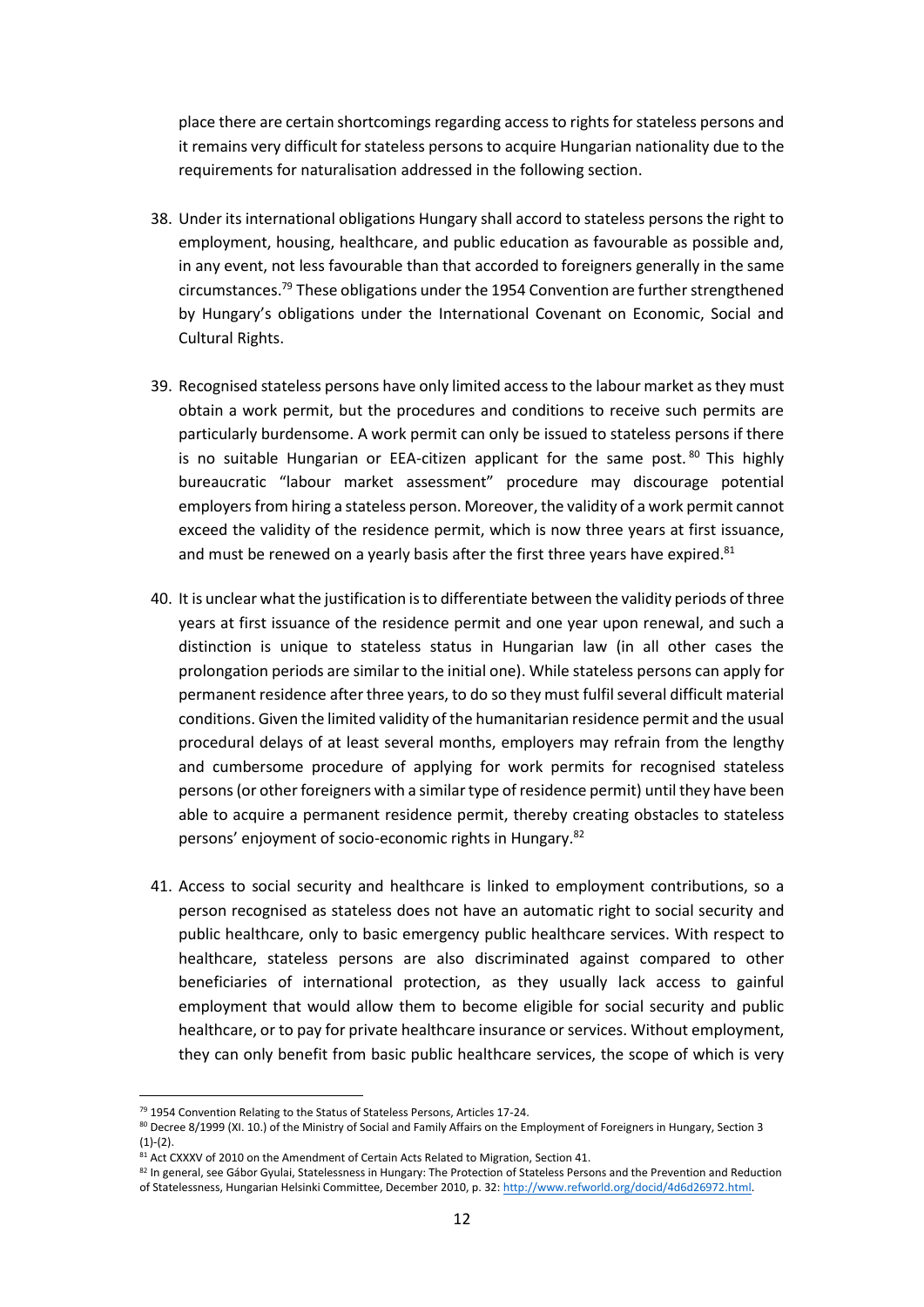limited. This does not include maternity care, for example, which is only available to those who can establish domicile i.e., usually after three years' legal residence and/or on acquiring permanent residence.<sup>83</sup>

#### **ISSUE 3 – The right of stateless persons to acquire a nationality through facilitated naturalisation**

- 42. Under its international obligations, Hungary "shall as far as possible facilitate the assimilation and naturalisation of stateless persons. In particular, it shall make every effort to expedite naturalisation proceedings and to reduce as far as possible the charges and costs of such proceedings".<sup>84</sup>
- 43. Stateless persons can apply for facilitated naturalisation after continuously residing in Hungary with a 'domicile' for a minimum of three years, compared to the required five or eight years of 'domicile' for other groups.<sup>85</sup> However, stateless persons face barriers to acquiring 'domiciled' residence in Hungary, which can only be requested after a minimum of three years' residence with humanitarian protection status.
- 44. Naturalisation procedures set very difficult material conditions and lack even the most basic fair procedural safeguards. There are no clear thresholds for the material conditions set by the law (livelihood and accommodation). Stateless people must meet all other general requirements for naturalisation such as passing a constitutional exam, income and language requirements, and costly translation and certification of documents. People refused naturalisation have no right to be informed about the reasons for the refusal, nor are they entitled to appeal the decision. 86 These shortcomings are partly related to significant reservations made by Hungary upon its accession to the European Convention on Nationality.<sup>87</sup>
- 45. In practice, stateless people must wait many years before they can naturalise, and then only in a completely discretionary and non-transparent procedure. There is also a general lack of detailed statistical data from the Government concerning the access to Hungarian nationality through naturalisation of beneficiaries of international protection and stateless persons. As a result, due to the lack of transparency or any judicial scrutiny, decisions on naturalisation are often taken in a questionable manner, rejecting candidates who apparently fulfil all conditions, with a specific negative impact on refugees and other beneficiaries of international protection, who have rarely been able to successfully naturalise in Hungary.<sup>88</sup> The NDGAP confirmed that between 2016 and

<sup>83</sup> Act CLIV of 1997 on Health, Section 142 (3).

<sup>84 1954</sup> Convention Relating to the Status of Stateless Persons, Article 32.

<sup>85</sup> Citizenship Act, Section 4 (2) (e).

<sup>86</sup> Citizenship Act, Section 6 (2); Government Decree 125/1993 (IX.22.) on the implementation of Act LV of 1993.

on the Hungarian Citizenship, Sections 4 (2) and 12 (1).

<sup>87</sup> Upon accession, Hungary made reservations with regard to the relevant Articles 11 and 12 of the European Convention on Nationality (1997).

<sup>88</sup> See relevant statistics and a demonstrative case study in Gábor Gyulai, Nationality Unknown? An Overview of the Safeguards and Gaps Related to the Prevention of Statelessness at Birth in Hungary, Hungarian Helsinki Committee, January 2014, pp. 16- 17: [http://www.refworld.org/docid/5310640b4.html.](http://www.refworld.org/docid/5310640b4.html)